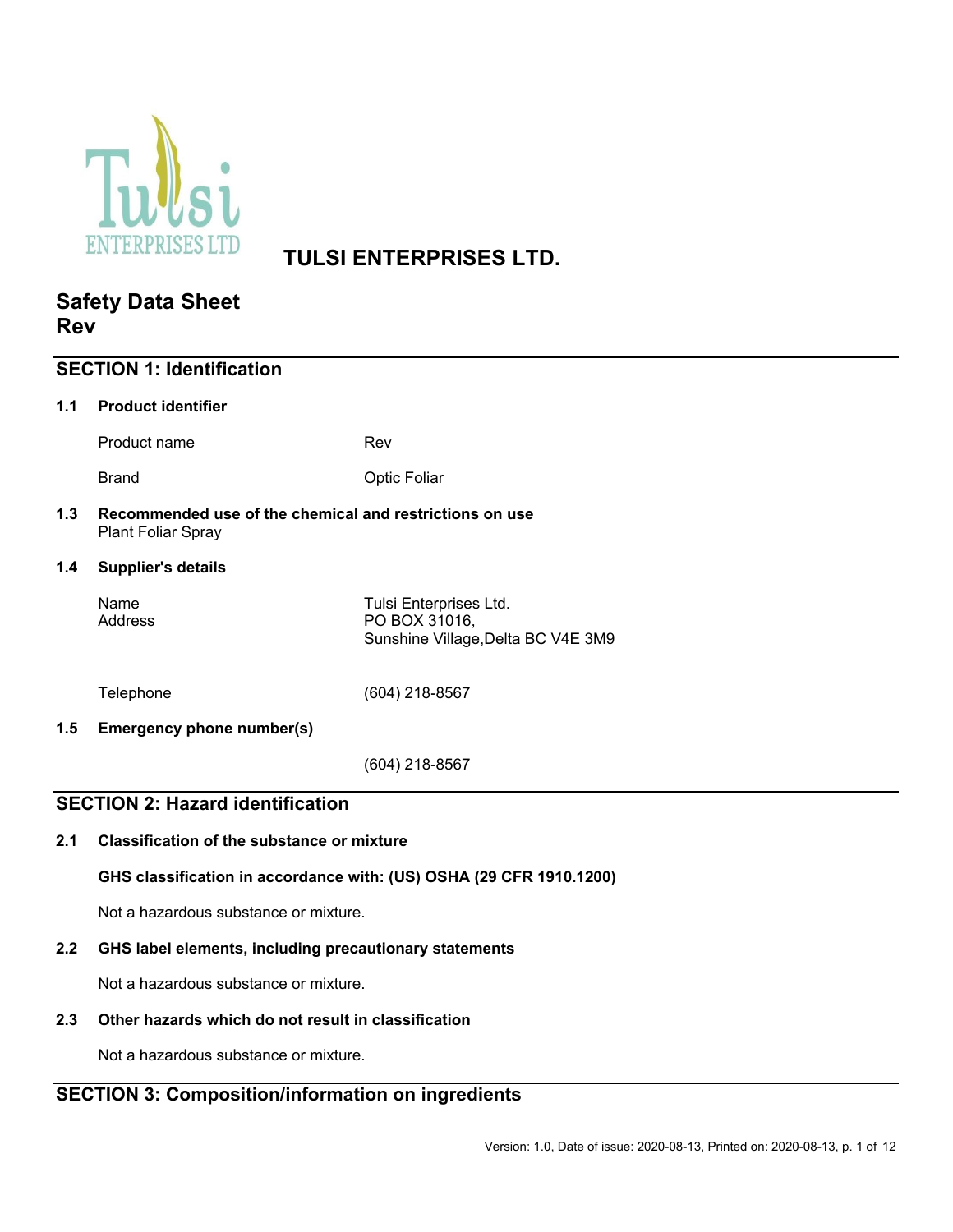### **3.2 Mixtures**

#### **Components**

#### **1. Potassium sulfate**  $2.5%$

| <b>CONCENTRATION</b> | $2 - 170$ |
|----------------------|-----------|
| EC no.               | 231-915-5 |
| CAS no.              | 7778-80-5 |

|               | 2. Potassium phosphate Monobasic |  |  |
|---------------|----------------------------------|--|--|
| Concentration | $2 - 5\%$                        |  |  |
| CAS no.       | 7778-77-0                        |  |  |

## **3. Ammonium Nitrate**

| Concentration | $2 - 5\%$ |
|---------------|-----------|
| EC no.        | 229-347-8 |
| CAS no.       | 6484-52-2 |

- Oxidizing solids, Cat. 3 Serious eye damage/eye irritation, Cat. 2

| $\sim$ octions cycluminage/cyclimation, only $\epsilon$ |  |
|---------------------------------------------------------|--|
|                                                         |  |

| H <sub>272</sub>  | May intensify fire; oxidizer  |
|-------------------|-------------------------------|
| H <sub>3</sub> 19 | Causes serious eye irritation |

## **4. Zincate(2-), [[N,N'-1,2-ethanediylbis[N-[(carboxy-kappaO)methyl]glycinato-kappaN,kappaO]](4-)]-, sodium (1:2), (OC-6-21)-**   $0.001 - 0.002 %$

| <b>UUITUUITUUUI</b> | $0.001$ $0.002$ $\land$ |
|---------------------|-------------------------|
| EC no.              | 237-865-0               |
| CAS no.             | 14025-21-9              |
|                     |                         |

| $85 - 90%$ |
|------------|
| 231-791-2  |
| 7732-18-5  |
|            |

## **SECTION 4: First-aid measures**

### **4.1 Description of necessary first-aid measures**

| If inhaled              | Remove to fresh air and promote deep breathing. Get medical attention if<br>effects persist.                                                                                         |
|-------------------------|--------------------------------------------------------------------------------------------------------------------------------------------------------------------------------------|
| In case of skin contact | Wash with plenty of water for at least 15 minutes. Call a poison center or<br>doctor if irritation develops or persists. Take off contaminated clothing and<br>wash it before reuse. |
|                         | Acute and delayed symptoms and effects: Causes skin irritation.<br>Signs/symptoms may include localized redness, swelling, and itching.                                              |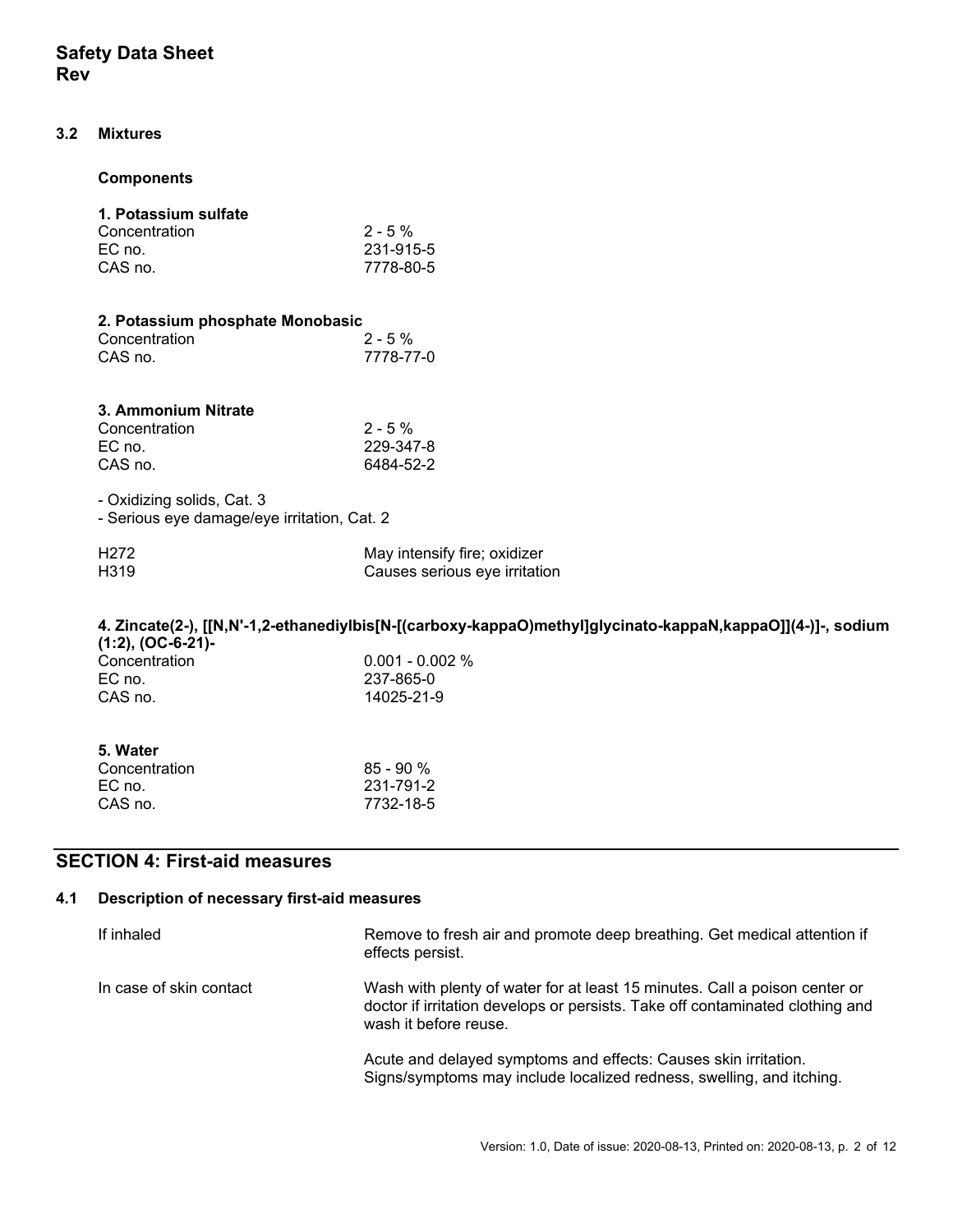| In case of eye contact | Rinse cautiously with water for at least 15 minutes. Remove contact lenses, if<br>present and easy to do. Continue rinsing. If eye irritation persists: Get<br>medical attention/advice. |
|------------------------|------------------------------------------------------------------------------------------------------------------------------------------------------------------------------------------|
|                        | Acute and delayed symptoms and effects: Causes serious eye irritation.<br>Signs/symptoms may include redness, swelling, pain, tearing, and blurred or<br>hazy vision.                    |
| If swallowed           | Do not induce vomiting. Never give anything by mouth to an unconscious<br>person. Give water to drink if conscious. Get medical attention if effects<br>persist.                         |
|                        | Acute and delayed symptoms and effects: May cause gastrointestinal<br>irritation. Signs/symptoms may include abdominal pain, stomach upset,<br>nausea, vomiting and diarrhea.            |

- **4.2 Most important symptoms/effects, acute and delayed**  The most important known symptoms and effects are described in the labelling (see section 2) and/or in section 11
- **4.3 Indication of immediate medical attention and special treatment needed, if necessary**  Treat symptomatically and supportively.

## **SECTION 5: Fire-fighting measures**

- **5.1 Suitable extinguishing media**  Use water spray, alcohol-resistant foam, dry chemical or carbon dioxide.
- **5.2 Specific hazards arising from the chemical**  None knwon
- **5.3 Special protective actions for fire-fighters**  Wear self-contained breathing apparatus for firefighting if necessary.

### **Further information**

Use water spray to cool unopened containers.

## **SECTION 6: Accidental release measures**

**6.1 Personal precautions, protective equipment and emergency procedures**  Wear personal protection recommended in Section 8. Isolate the hazard area and deny entry to unnecessary and unprotected personnel.

### **6.2 Environmental precautions**

Do not discharge product into natural waters without pre-treatment or adequate dilution.

#### **6.3 Methods and materials for containment and cleaning up**

Soak up with inert absorbent material and dispose of in accordance with applicable local or national requirements. Keep in suitable, closed containers for disposal.

 **Reference to other sections**  For disposal see section 13.

## **SECTION 7: Handling and storage**

**7.1 Precautions for safe handling**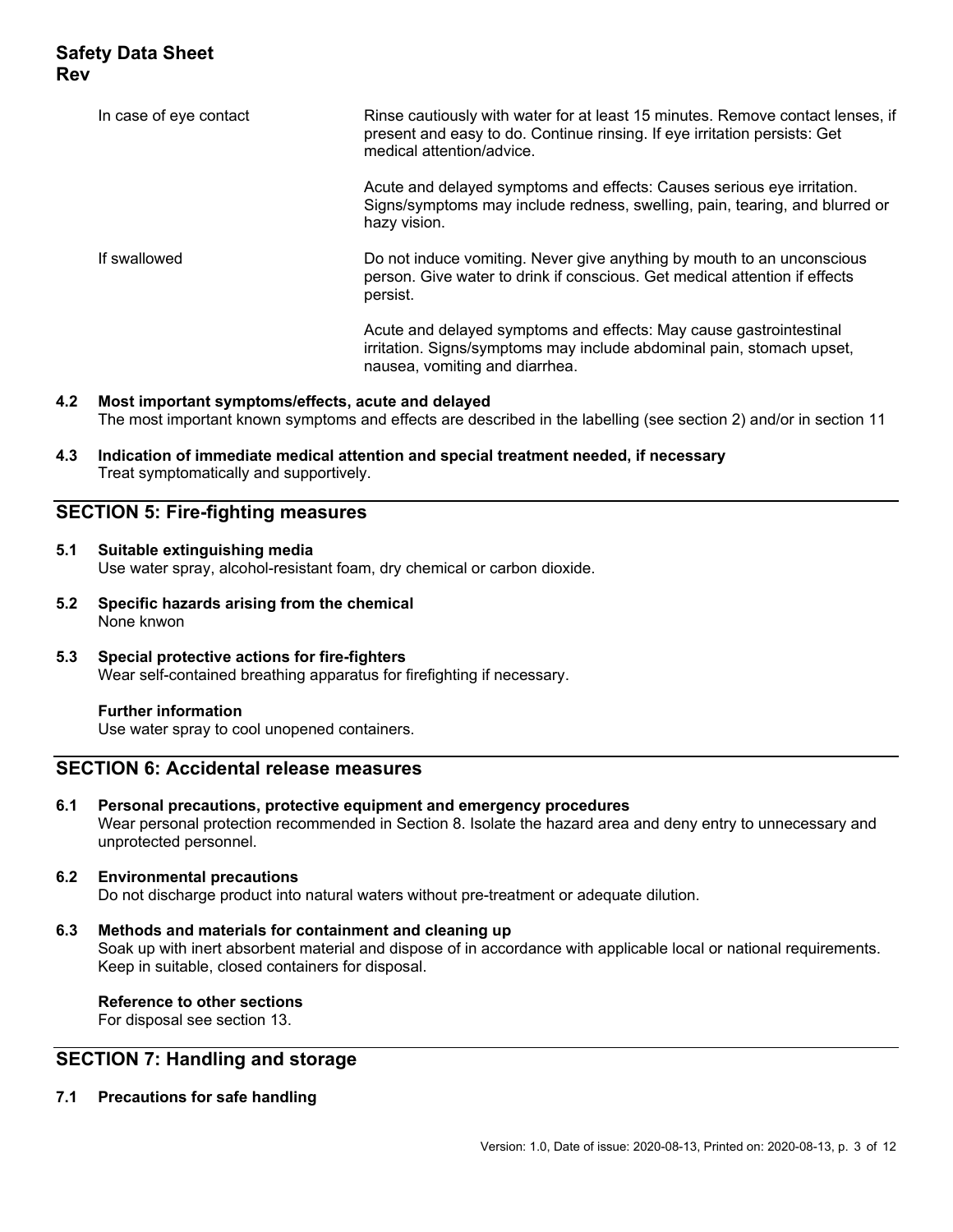Avoid contact with skin and eyes. Do not eat, drink or smoke while handling. Wash hands with soap and water after handling. Keep out of the reach of children. For precautions see section 2.

#### **7.2 Conditions for safe storage, including any incompatibilities**

Keep container tightly closed in a dry and well-ventilated place. Containers which are opened must be carefully resealed and kept upright to prevent leakage.

#### **Specific end use(s)**

Apart from the uses mentioned in section 1 no other specific uses are stipulated.

## **SECTION 8: Exposure controls/personal protection**

#### **8.2 Appropriate engineering controls**

Under manufacturers recommended use, no particular controls necessary.

#### **8.3 Individual protection measures, such as personal protective equipment (PPE)**

#### **Eye/face protection**

Chemical goggles or safety glasses.

 **Skin protection**  Wear suitable protective clothing.

 **Body protection**  Manufacturing Sites: Wear suitable protective clothing.

Distribution, Workplace and Household Settings: No special protective equipment required

#### **Respiratory protection**

Distribution, Workplace and Household Settings: No special protective equipment required. Product Manufacturing Plant (needed at Product-Producing Plant ONLY): In case of insufficient ventilation wear suitable respiratory equipment

 **Thermal hazards** 

No data available.

 **Environmental exposure controls**  No data available.

## **SECTION 9: Physical and chemical properties**

#### **Information on basic physical and chemical properties**

Appearance/form (physical state, color, etc.) Semi Clear liquid Odor Mild Smell  $pH$  5.5 Melting point/freezing point No data available. Initial boiling point and boiling range No data available. Flash point **No data available.** The No data available. Evaporation rate **No assume that the Contract Contract Contract Contract Contract Contract Contract Contract Contract Contract Contract Contract Contract Contract Contract Contract Contract Contract Contract Contract Contr** Flammability (solid, gas) No data available.

No data available.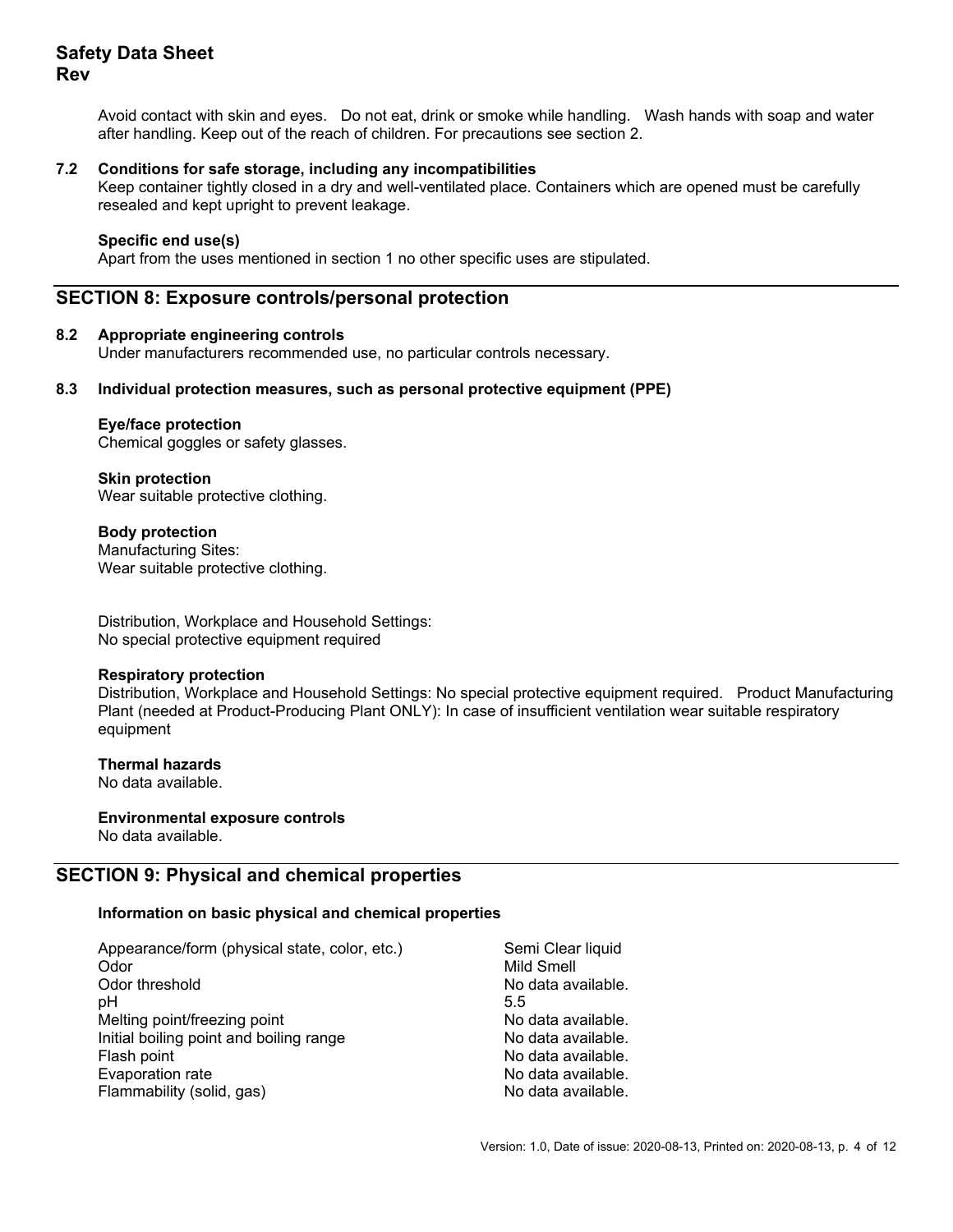- Upper/lower flammability limits No data available. Upper/lower explosive limits No data available. Vapor pressure No data available. Vapor density No data available. Relative density **No assume that it is a set of the Contract of Contract Ave** No data available. Solubility(ies) No data available. Partition coefficient: n-octanol/water No data available.<br>Auto-ignition temperature Auto-ignition temperature Decomposition temperature No data available. Viscosity<br>Explosive properties example and the set of the No data available.<br>No data available. Explosive properties Oxidizing properties and the state of the No data available.
	-

## **Other safety information**

No data available.

## **SECTION 10: Stability and reactivity**

#### **10.1 Reactivity**

Contact with incompatible materials. Sources of ignition. Exposure to heat.

#### **10.2 Chemical stability**

Stable under normal storage conditions.

**10.3 Possibility of hazardous reactions**  No data available.

#### **10.4 Conditions to avoid**

Heat, flames and sparks. Incompatible products. Keep away from open flames, hot surfaces and sources of ignition.

#### **10.5 Incompatible materials**

Avoid contact with strong oxidizers, strong mineral acids such as sulphuric acid, nitrating agents, halogenating agents, alkali metals or aluminum.

### **10.6 Hazardous decomposition products**

Nitrogen oxides, ammonia, hydrogen cyanide, nitriles, isocyanates, nitrosamines, formaldehyde, carbon monoxide, carbon dioxide and other unidentified hydrocarbons in smoke may occur.

-----

-----

Water: In the event of fire: see section 5

## **SECTION 11: Toxicological information**

#### **Information on toxicological effects**

#### **Acute toxicity**

As Mixture: No Data Available.

Potassium sulfate: With potassium sulphate a reliable acute dermal toxicity study in rats (according to OECD 402) has been performed showing an LD50 > 2000 mg/kgbw. A reliable acute oral toxicity study with rats according to OECD 425 with potassium magnesium sulphate has been performed, showing LD50>2000 mg/kg bw. An inhalation study with ammonium sulphate investigating mucociliary clearance did not show effects in rats at 3.6 mg/m3.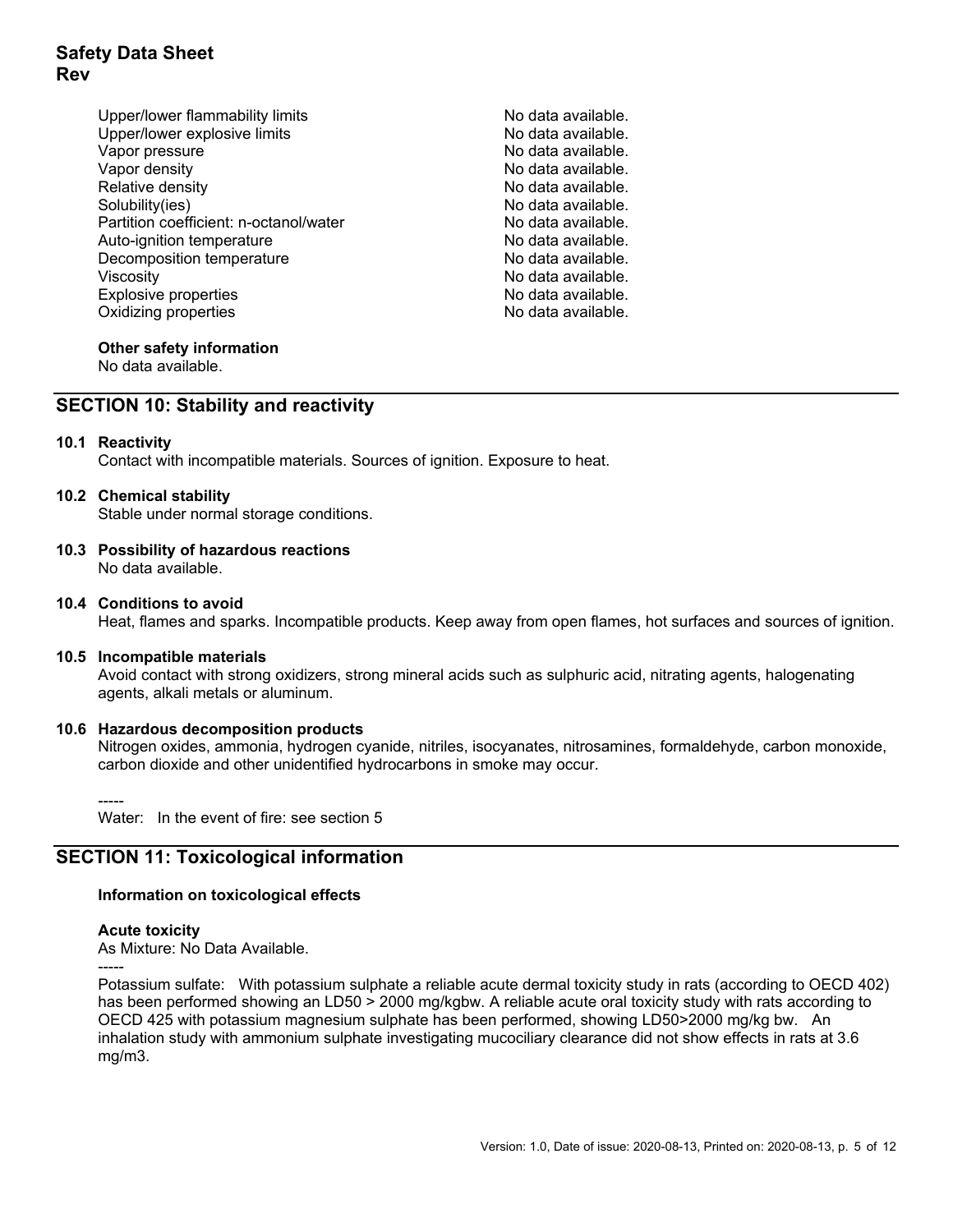Based on reliable studies on potassium magnesium sulphate and ammonium sulphate for acute oral route, the LD50 for the sulphate category is >2000 mg/kg. Based on a reliable acute inhalation study on ammonium sulphate, the LC50 for the sulphate category is >1200 mg/m3.

----- Potassium phosphate Monobasic: Acute Oral Toxicity: LD50>2000 mg/kg bw. Acute Dermal Toxicity: LD50 >2000 mg/kg bw. Acute Inhalation Toxicity: LC50>0.83 mg/L (maximum attainable concentration)

-----

Ammonium Nitrate: Acute Oral Toxicity: LD50>2000 mg/kg bw Acute Dermal Toxicity: LD50>5000 mg/kg bw

-----

Zincate(2-), [[N,N'-1,2-ethanediylbis[N-[(carboxy-kappaO)methyl]glycinato-kappaN,kappaO]](4-)]-, sodium (1:2), (OC-6-21)-: Acute Oral Toxicity: LD50>2000 mg/kg bw. Acute Derml Toxicity: LD50>2000 mg/kg bw. Acute Inhalation Toxicity: LC50>5 mg/L.

### **Skin corrosion/irritation**

As Mixture: No Data Available.

----- Potassium sulfate: An in vitro human skin irritation study according to the EU guideline, performed with Potassium sulfate (containing 15% KHSO4) does not show irritation.

----- Potassium phosphate Monobasic: Not irritant

----- Ammonium Nitrate: Not Skin irritant.

## **Serious eye damage/irritation**

As Mixture: No Data Available.

-----

Potassium sulfate: An in vivo eye irritation study according to OECD guideline 405 with potassium sulphate 99% pure is not irritating in rabbits. Additionally an in vitro eye irritation study according to OECD guideline 437 with potassium sulphate containing 15% KHSO4, is severely irritating in bovine cornea.

----- Potassium phosphate Monobasic: Not irritant

-----

Ammonium Nitrate: Causes serious eye irritation.

-----

Zincate(2-), [[N,N'-1,2-ethanediylbis[N-[(carboxy-kappaO)methyl]glycinato-kappaN,kappaO]](4-)]-, sodium (1:2), (OC-6-21)-: Not Eye Irritant.

## **Respiratory or skin sensitization**

As Mixture: No Data Available. -----

Potassium sulfate: According to Directive 67/548/EC and the CLP Directive no classification of potassium sulphate for sensitisation is required based on the data present.

----- Potassium phosphate Monobasic: Not irritant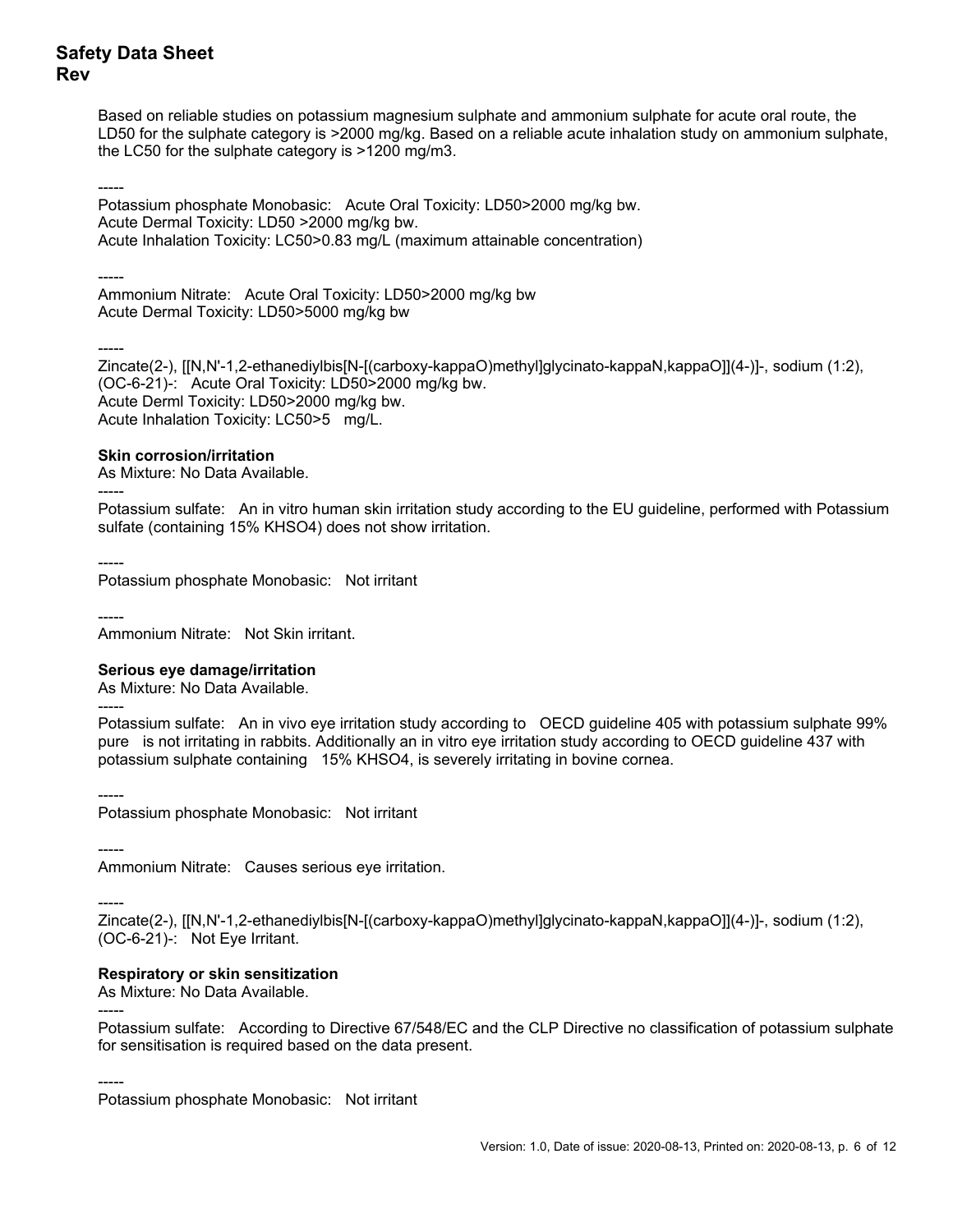----- Ammonium Nitrate: Not Sensitiser.

### **Germ cell mutagenicity**

As Mixture: No Data Available.

-----

Potassium sulfate: The available data indicate that no classification is required with regard to mutagenicity for potassium sulphate according to Directive 67/548/EC and the CLP directive.

----- Potassium phosphate Monobasic: Not Mutagenic

-----

Ammonium Nitrate: Based on the available data, ammonium nitrate does not have to be classified for genotoxicity according to Regulation (EC) No 1272/2008.

-----

Zincate(2-), [[N,N'-1,2-ethanediylbis[N-[(carboxy-kappaO)methyl]glycinato-kappaN,kappaO]](4-)]-, sodium (1:2), (OC-6-21)-: No genotoxicity studies have been carried out with EDTA-ZnNa2, several genotoxicity studies are available for other EDTA-compounds such as EDTA-Na2H2, EDTA-Na3H and several metal-chelates. None of these showed genotoxic activity.

### **Carcinogenicity**

As Mixture: No Data Available.

----- Potassium sulfate: Although no carcinogenicity study seems to be required for potassium sulphate as the substance is not genotoxic, a reliable chronic/carcinogenicity study is available for ammonium sulphate. No evidence of a carcinogenic potential was observed in this study with rats following closely the requirements of OECD testguideline 453.

-----

Potassium phosphate Monobasic: A number of recent publications have hypothesised a link between very high or very low dietary phosphate levels and tumourigeneisis (typically using potassium or sodium orthophosphates as the test substance). The most recent publications have been included as a representation of the typical investigations performed in this area. These data are not sufficient to fulfil the guideline requirement for carcinogenicity and are not considered to be adequate or reliable for use in risk assessment and/or classification and labelling. As such these studies are provided for completeness of the data set only.

----- Ammonium Nitrate: No Data Availale.

----- Zincate(2-), [[N,N'-1,2-ethanediylbis[N-[(carboxy-kappaO)methyl]glycinato-kappaN,kappaO]](4-)]-, sodium (1:2), (OC-6-21)-: Not Carcinogenic.

### **Reproductive toxicity**

As Mixture: No Data Available.

----- Potassium sulfate: A reliable subacute oral toxicity study available on potasium sulphate shows a NOAEL of 1500 mg/kg bw/day, the highest dose tested. The study was performed according to OECD 422. In addition, repeated dose toxicity data on ammonium sulphate are considered. The 90-day oral study in rats showing a NOAEL of 886 mg/kg bw/day (LOAEL 1792 mg/kg bw/day) and the chronic oral toxicity study in rats showing a NOAEL of 256 mg/kg bw/day (LOAEL 1527 mg/kg bw/day). Based on these reliable studies with potassium sulphate and ammonium sulphate for oral repeated dose toxicity, the rat oral NOAEL for the sulphate category is 1500 mg/kg bw/day for subacute toxicity. For chronic toxicity the NOAEL for the sulphate category is 256 mg/kg bw/day.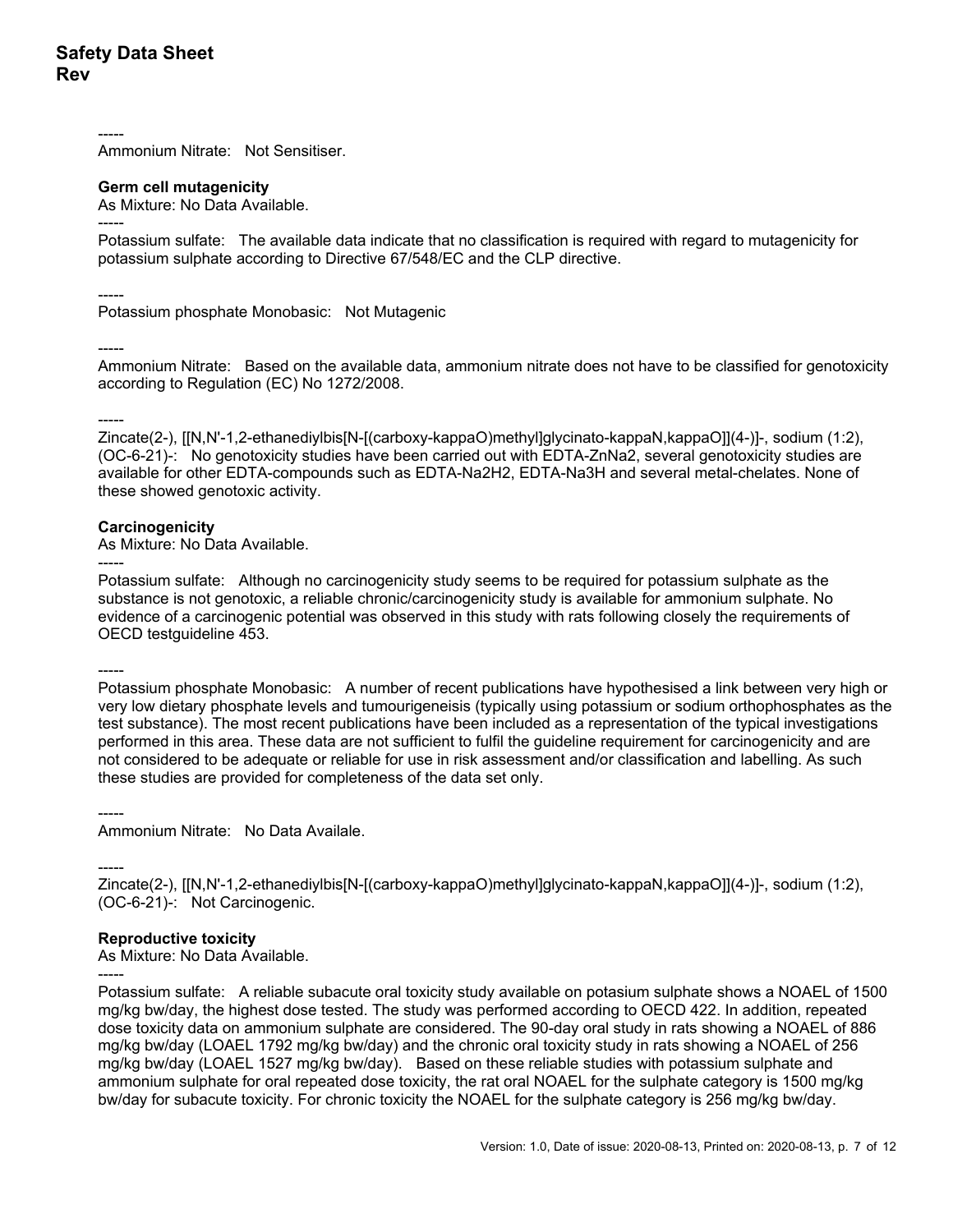-----

Potassium phosphate Monobasic: One key study is available for the endpoint '8.7.2. Developmental toxicity study'. This study assesses the teratogenic potential of potassium dihydrogenorthophosphate (Bailey, 1975) in rats and mice. This study is considered to be adequate to fulfil this endpoint. In addition, supporting data on an additional analogous substance; sodium dihydrogenorthophosphate is also provided to support the lack of developmental toxicity potential of sodium and potassium orthophosphates as a group of chemicals.

#### -----

Ammonium Nitrate: No reliable study with ammonium nitrate is present. In a reliable OECD 422 screening study in rats with potassium nitrate no effects were found up to the highest dose tested (1500 mg/kg bw/d). In addition, in repeated dose studies with potassium nitrate and ammonium sulfate no effects on reproduction organs were found. Ammonium nitrate dissociates into NH4+ and nitrate ions. Nitrates are regulated within the body. The ammonium cation is not an essential ion, but a waste product from animal metabolism that is re-used in protein synthesis via glutamate. Depending on the species, ammonium will be directly excreted to the environment or converted to urea, which is less toxic. Together with the available data showing no effects, an additional study is therefore not considered necessary. The overall conclusion for ammonium nitrate is that the substance may not present a risk for reproductive toxicity.

-----

Zincate(2-), [[N,N'-1,2-ethanediylbis[N-[(carboxy-kappaO)methyl]glycinato-kappaN,kappaO]](4-)]-, sodium (1:2), (OC-6-21)-: Effects on reproduction and effects on fetal development have only been observed at high levels of the (metal) chelates, i.e. at levels of approximately 1000 mg/kg bw and above, and are considered to be due to zinc deficiency. No such effects were seen in the case of sufficient zinc and a subcutaneous injection study with DTPA-ZnNa3 did not show developmental effects even at a very high level. Therefore, based on the results obtained in all these studies and taking into account the provisions laid down in Council Directive 67/548/EEC and CLP, classification with regard to toxicity to reproduction is not required for EDTA-ZnNa2.

### **Summary of evaluation of the CMR properties**

As Mixture: No Data Available. -----

Potassium sulfate: No CMR classification.

----- Ammonium Nitrate: No CMR Classification.

### **STOT-single exposure**

As Mixture: No Data Available.

Potassium sulfate: No STOT SE classification

-----

-----

Potassium phosphate Monobasic: No STOT SE Toxicity

----- Ammonium Nitrate: No STOT SE Toxicity.

## **STOT-repeated exposure**

As Mixture: No Data Available.

----- Potassium sulfate: No STOT RE classification

-----

Potassium phosphate Monobasic: No STOT RE toxicity

-----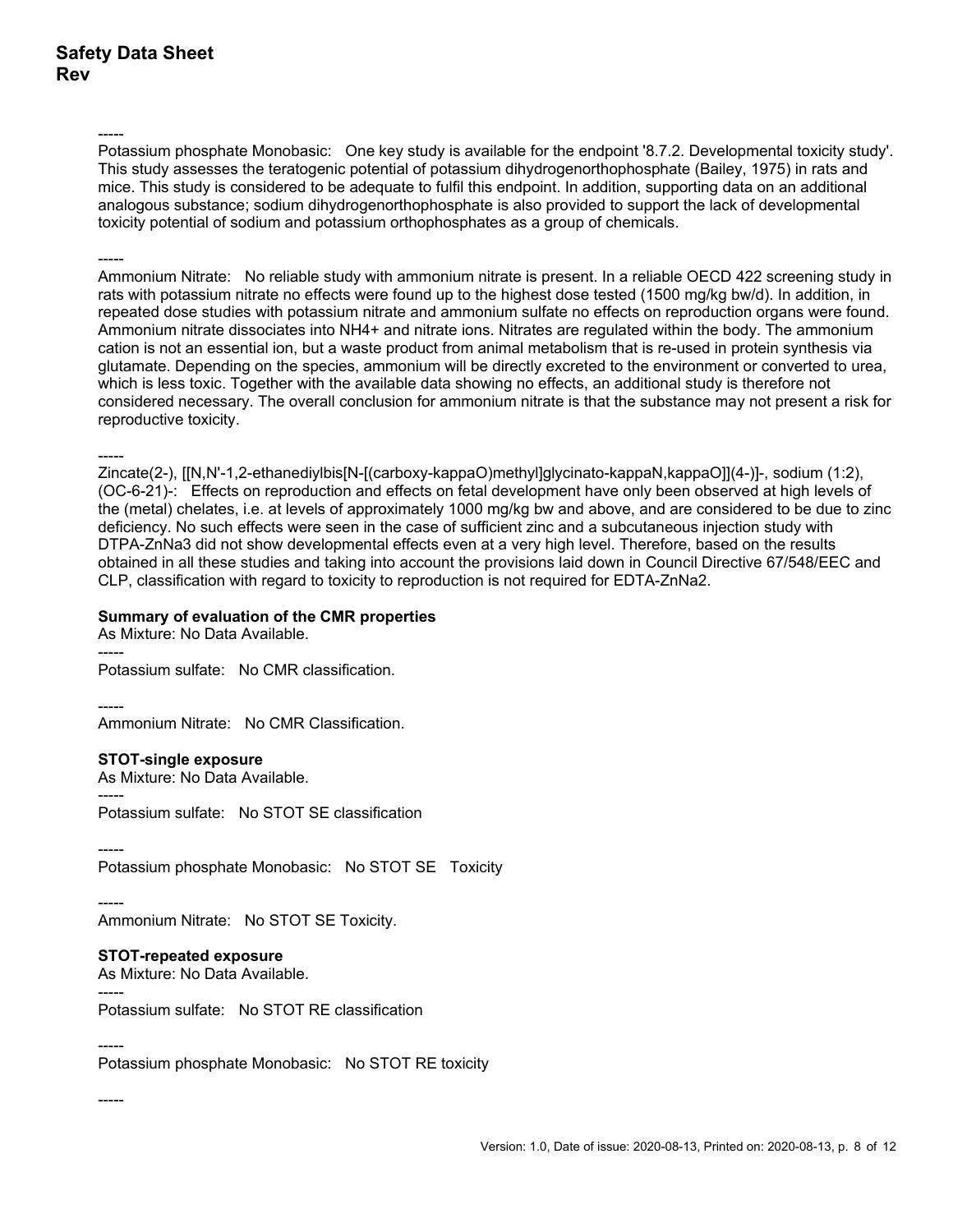Ammonium Nitrate: No STOT RE Toxicity.

### **Aspiration hazard**

As Mixture: No Data Available.

----- Potassium sulfate: Not Applicable

-----

Potassium phosphate Monobasic: Not applicable

----- Zincate(2-), [[N,N'-1,2-ethanediylbis[N-[(carboxy-kappaO)methyl]glycinato-kappaN,kappaO]](4-)]-, sodium (1:2), (OC-6-21)-: Not Applicable.

### **Additional information**

No Data Available.

## **SECTION 12: Ecological information**

### **Toxicity**

As Mixture: No Data Available.

----- Potassium sulfate: Fish (Fathead minnow) showed a 96hr LC50 of 680 mg/L. Daphnia magna showed a 48 hr EC50 of 720 mg/L.

-----

Ammonium Nitrate: Fish LC50>100 mg/L, NOEC 58 mg/L Daphnia Magna EC50>100 mg/L Algae EC50>100 mg/L, NOEC 100 mg/L

-----

Zincate(2-), [[N,N'-1,2-ethanediylbis[N-[(carboxy-kappaO)methyl]glycinato-kappaN,kappaO]](4-)]-, sodium (1:2), (OC-6-21)-: No Data Available.

## **Persistence and degradability**

As Mixture: No Data Available.

----- Potassium sulfate: Due to the inorganic nature of the substance standard testing systems are not applicable.

Sulfates can be retained in soil, both by incorporation intoorganic matter (e.g. as sulfate esters of humic acids) and adsorbed tosoil particles such as hydrous iron and aluminum sesquioxides.

----- Potassium phosphate Monobasic: Potassium dihydrogenorthophosphate is an inorganic substance, biodegradation studies are not applicable. No further testing is deemed to be necessary.

-----

-----

Ammonium Nitrate: Ready biodegradation studies do not need to be conducted since the substance is inorganic (Annex VII REACH). In addition, in the anearobic transformation of ammonium, one group of bacteria oxidizes ammonium to nitrite while another group oxidizes nitrite into nitrate. The average biodegradation rate in wastewater plant at 20 degrees Celsius is 52 g N/kg dissolved solid/day. Nitrate degradation is fastest in anaerobic conditions. In the anaerobic transformation of nitrate into N2, N2O and NH3, the biodegradation rate in wastewater plant at 20 degrees Celsius is 70 g N/kg dissolved solid/day.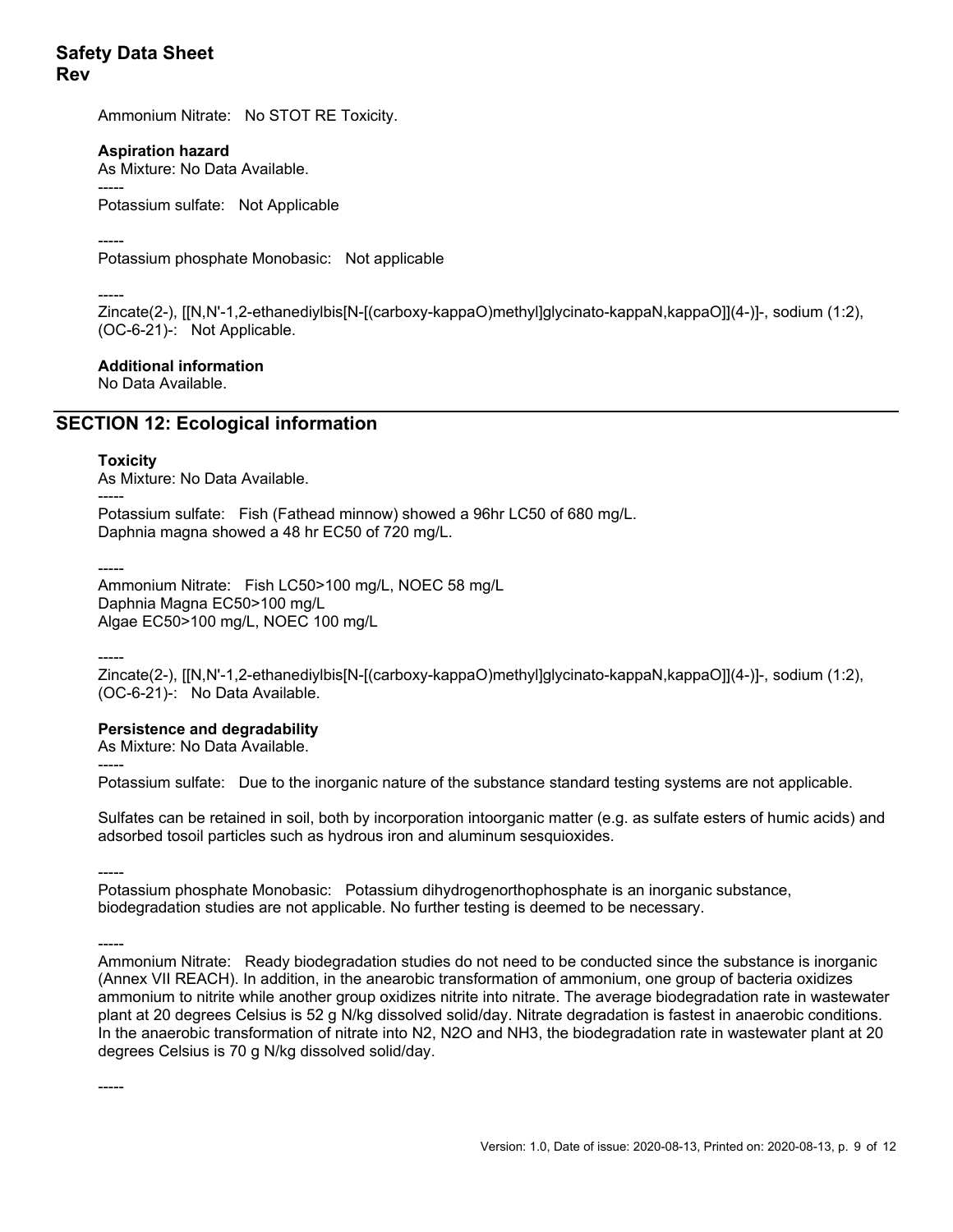Zincate(2-), [[N,N'-1,2-ethanediylbis[N-[(carboxy-kappaO)methyl]glycinato-kappaN,kappaO]](4-)]-, sodium (1:2), (OC-6-21)-: EDTA is not found to be readily biodegradable according to OECD criteria. In standard OECD 301D ready biodegradability tests with natural river water as inoculum it was shown that EDTA complexes with a stability constant lower than 10E14 like EDTA-Na4, EDTA-CaNa2, EDTA-MgNa2 etc. less than 60% biodegradation was observed after 28 days indicating that these substances should indeed not be classified as readily biodegradable. In the same tests however > 60% biodegradation was observed when these tests are prolonged to day 60 (Ginkel, 2018) indicating that these compexes, having stability constants < 10E14, are ultimately biodegradable and should be classified as "not persistent".

Complexes with a stability constant >= 10E14 like EDTA-ZnX complexes (where X stands for K2, Na2 or (NH4)2) should be considered "Completely and inherently biodegradable". The dissociation rates are however considered too low to allow classification as not persistent.

#### **Bioaccumulative potential**

As Mixture: No Data Available.

Potassium sulfate: Simple inorganic salts with high aqueous solubility will exist in a dissociated form in an aqueous solution. Such a substance has a low potential for bioaccumulation.

-----

-----

Potassium phosphate Monobasic: No experimental data on bioaccumulation exist. However due to the hydrophilic nature of the substance, bioaccumulation is not expected as accumulation in fats is not possible. The substance when dissolved in water (and so animal tissues/fluids) will effectively separate into/become simply the two ions "phosphate" and "potassium" which are natural ionic components of blood, cell fluids, etc and therefore no further testing is considered to be necessary. In addition, no risk of secondary poisoning is anticipated for the same reasons. The potential for bioaccumulation is therefore considered to be minimal.

-----

Zincate(2-), [[N,N'-1,2-ethanediylbis[N-[(carboxy-kappaO)methyl]glycinato-kappaN,kappaO]](4-)]-, sodium (1:2), (OC-6-21)-: Based on the estimated logKow (<3) and available BCF study in fish with radiolabelled EDTA (BCF range 1.1-1.8) it can be concluded there is low potential for bioaccumulation for EDTA-ZnNa2

### **Mobility in soil**

As Mixture: No Data Available. ----- Potassium sulfate: No data available.

----- Potassium phosphate Monobasic: No Data Found

----- Ammonium Nitrate: No Data Available.

## **Results of PBT and vPvB assessment**

As Mixture: No Data Available.

----- Potassium sulfate: No data available.

----- Potassium phosphate Monobasic: No potential for bioaccumulation

#### -----

Ammonium Nitrate: No Data Available.

 **Other adverse effects** 

As Mixture: No Data Available.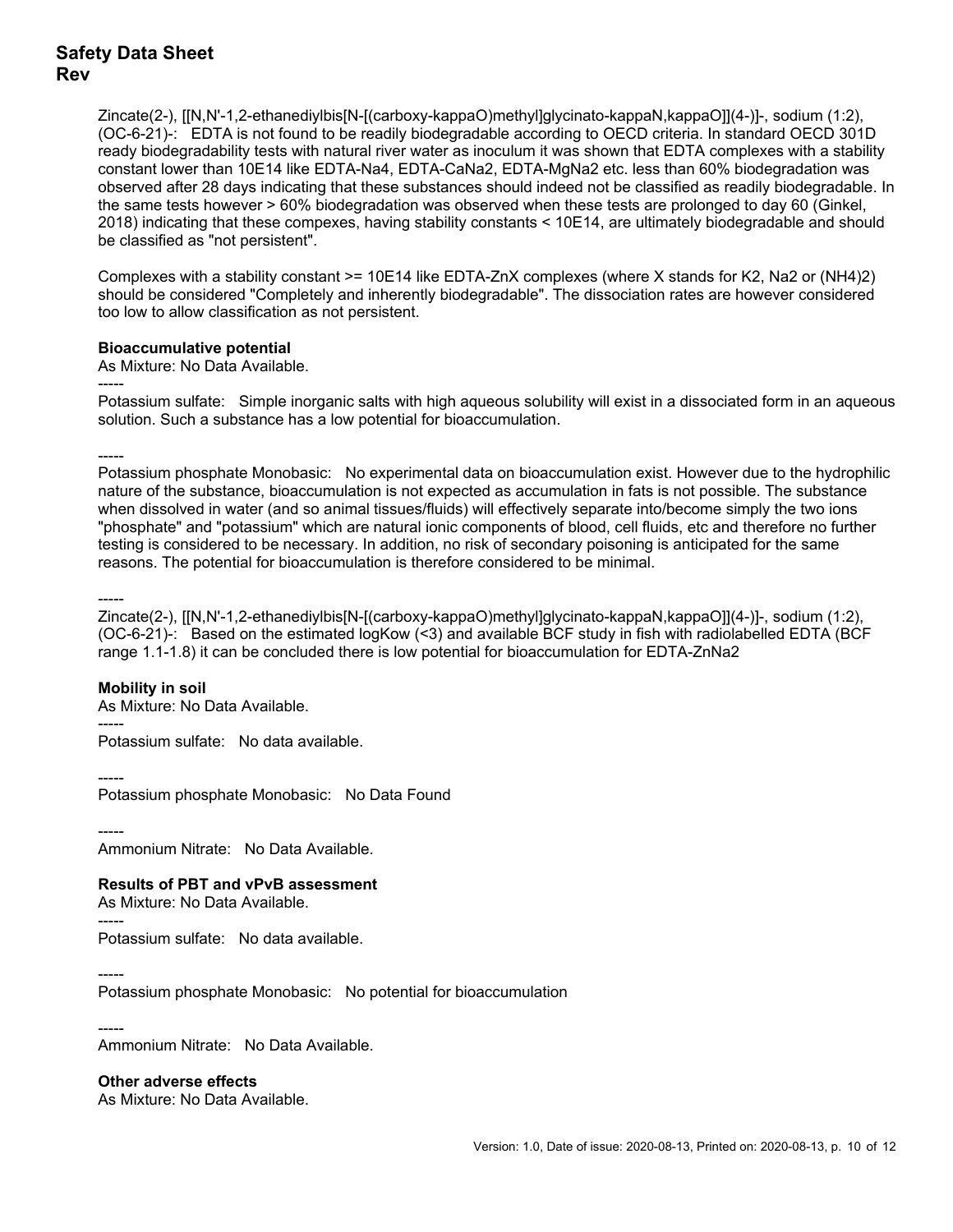-----

Potassium phosphate Monobasic: Potassium dihydrogenorthophosphate is not considered to pose a risk to the environment and as such is neither classified as harmful nor dangerous to the environment, in accordance with Regulation (EC) No. 1272/2008 (EU CLP).

## **SECTION 13: Disposal considerations**

#### **Disposal of the product**

Disposal should be in accordance with applicable Federal, State and local laws and regulations. Local regulations may be more stringent than State or Federal requirements.

#### **Disposal of contaminated packaging**

Dispose of as unused product.

## **SECTION 14: Transport information**

 **DOT (US)**  Not dangerous goods

 **IMDG**  Not dangerous goods

 **IATA**  Not dangerous goods

### **SECTION 15: Regulatory information**

### **15.1 Safety, health and environmental regulations specific for the product in question**

 **Canadian Domestic Substances List (DSL)**  Chemical name: Sulfuric acid dipotassium salt CAS: 7778-80-5

 **Canadian Domestic Substances List (DSL)**  Chemical name: Phosphoric acid, monopotassium salt CAS: 7778-77-0

 **Canadian Domestic Substances List (DSL)**  Chemical name: Phosphoric acid, potassium salt CAS: 16068-46-5

 **New Jersey Right To Know Components**  Common name: AMMONIUM NITRATE

CAS number: 6484-52-2

### **Pennsylvania Right To Know Components**

Chemical name: Nitric acid, ammonium salt CAS number: 6484-52-2

## **Canadian Domestic Substances List (DSL)**

Chemical name: Nitric acid ammonium salt CAS: 6484-52-2